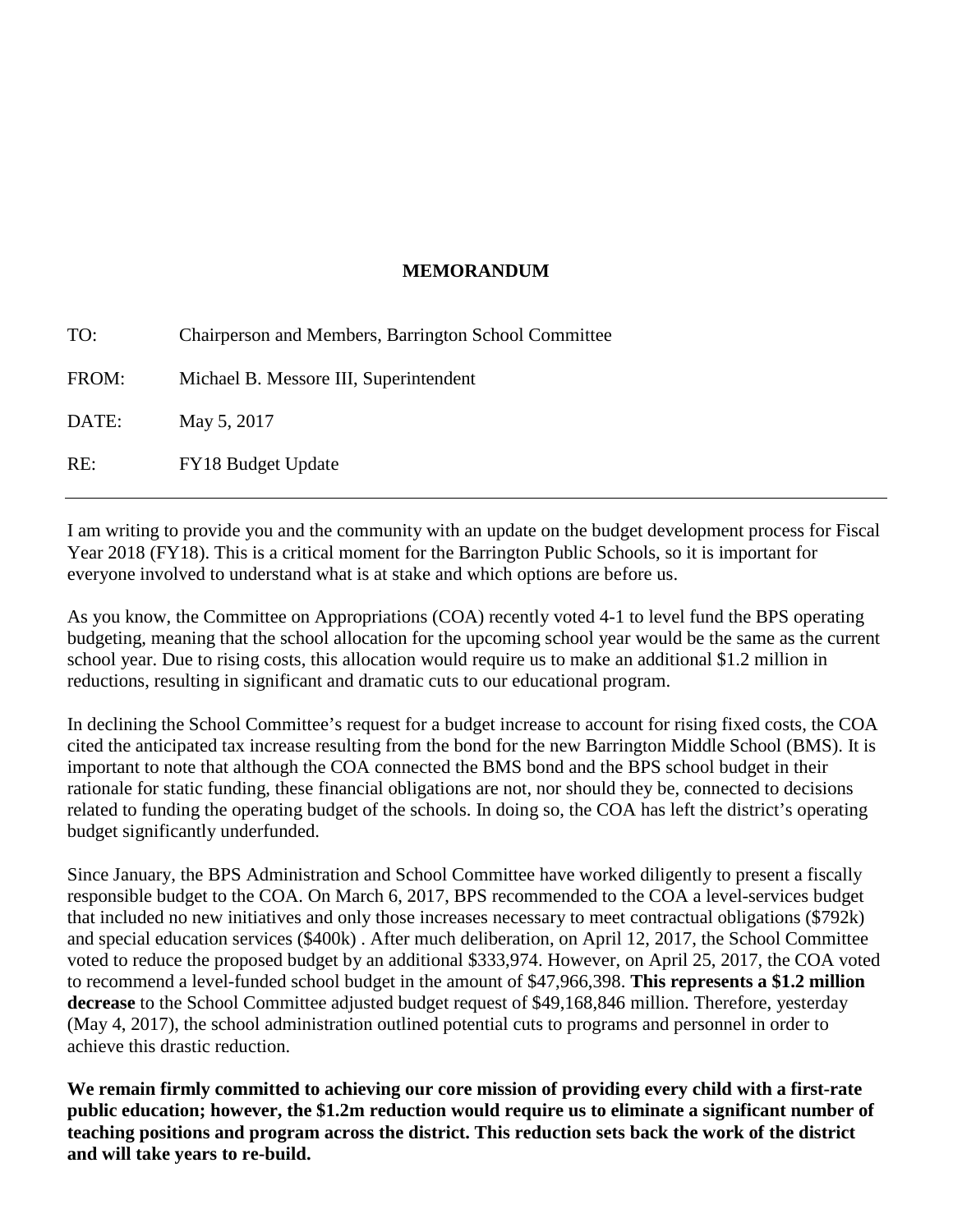We have a **strong student-centered agenda** in place – including ambitious student achievement **goals and targets** to ensure that every student is empowered to excel. Over the past three years, BPS has excelled academically and in extra-curricular activities, earning commended status, US World and News Gold Status, and state and national championships. Still, some programs will be eliminated or decreased because of the COA level budget, limiting these opportunities for our students in the future.

The academic agenda includes building on what works (See [District Report\)](http://bps.flipsnackedu.com/browse/fzc301cd), including:

- An approach to K-12 literacy instruction, to ensure every child learns to read and write well;
- Challenging learning opportunities especially Advanced Placement courses;
- Intervention and student support programs;
- Opportunities for learning in the areas of Science, Technology, Engineering, Arts and Mathematics (STEAM)
- Enrichment opportunities to develop well-rounded students with a range of academic and non-academic skills and interests; and
- A focus on Deeper Learning Competencies and 21<sup>st</sup> Century Skills.

**The dramatic cuts necessitated by the COA allocation will have a negative and lasting impact on our ability to empower all students to excel.** As such, it is important to understand the depth of this fiscal impact. The COA FY18 Budget reduction will result in increased class size, decreased student support services, loss of valuable academic and extracurricular programs, loss of competitive edge with high performing districts, loss of embedded professional development, and the risk of losing state and national recognitions. This memorandum following document provides additional explanation about program, position, and teaching and learning impacts on the BPS learning community if this funding level is maintained.

Members of the community who have questions, comments, or concerns about the proposed budget are invited to attend the following upcoming meetings:

- **COA Budget Hearing:** Wednesday, May 10, 7:00 pm, Barrington High School Auditorium
- **Financial Town Meeting:** Wednesday, May 24, 7:00 pm, Barrington High School Gymnasium

#### **FY2018 Fiscal Context**

The Barrington Public Schools has a long history of fiscal responsibility. In developing our annual budget, we use a zero-based budget approach. We carefully analyze each line of the budget to ensure that we have the personnel and resources necessary to provide our students with a high-quality education. Moreover, BPS seeks grant funding opportunities whenever possible, and benefits from the generous support of the parents and community in providing enriching opportunities for students not possible in our fiscally responsible budget (See Appendix B: Grant Chart). **A fiscally responsible budget** ensures that we have a balanced budget, considers the needs of all students, meets state and federal mandates, avoids negative impact on the Town Bond Rating, and avoids structural budget deficits or fundamental imbalances in government receipts and expenditures.

To date, BPS per pupil expense has been in the bottom twenty percent of the state. We have never ended a year in a deficit, and we have used our fund balances to complete requisite capital improvement projects without bonds to ensure the health and safety of our schools. Surplus is the amount of money remaining at the end of fiscal year. Per the School Committee Policy, surplus funds are transferred to the Capital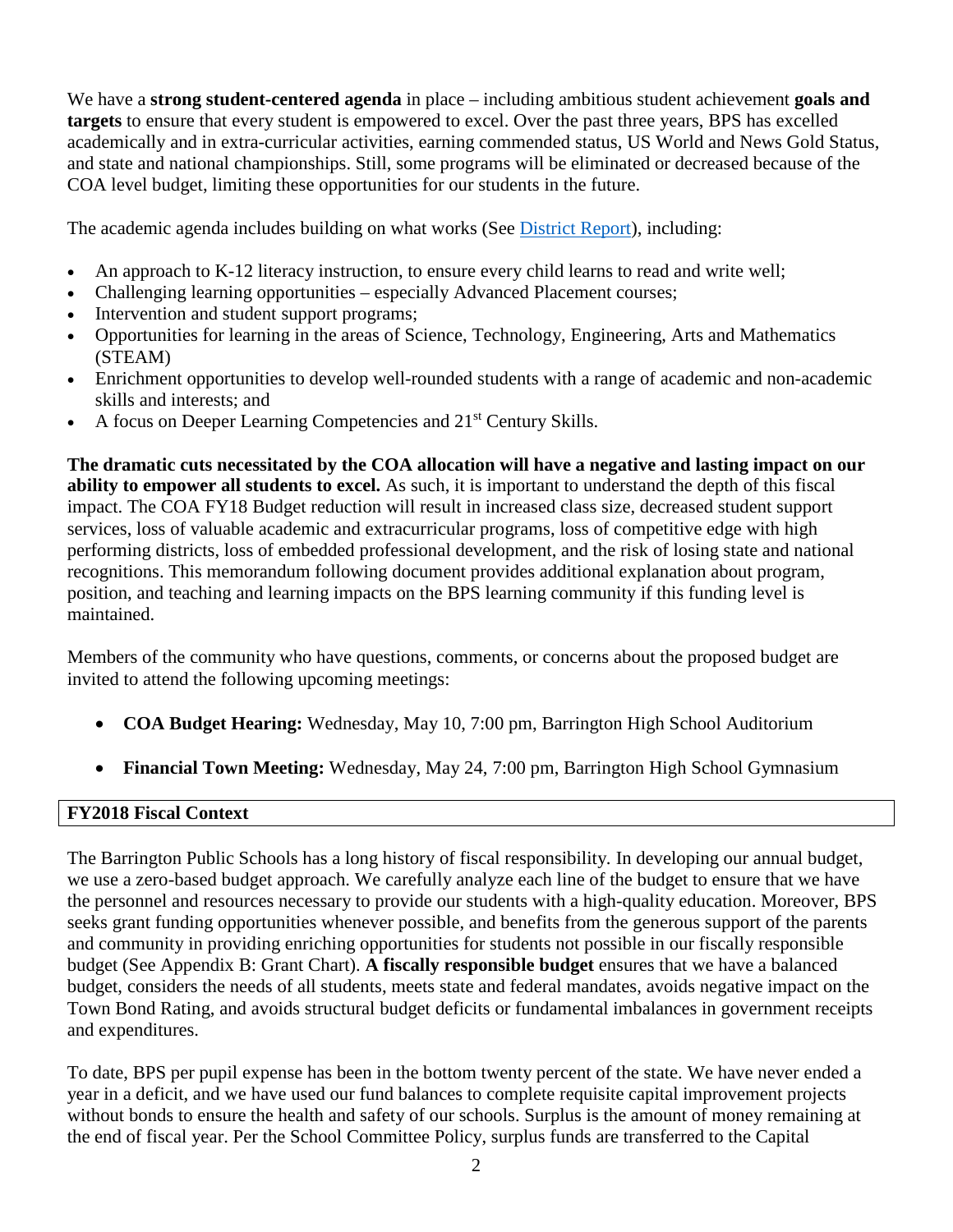Reserves. They are reinvested in school capital projects eligible for RIDE reimbursement and avoid issuing long term bonds. For example, on a \$2.4m project the potential savings in bond interest and cost of bond issuance is approximately \$500k.

| <b>School Improvement - Capital Reserve Fund</b> |  |                         |  |
|--------------------------------------------------|--|-------------------------|--|
| <b>Summary FY08 - FY16</b>                       |  |                         |  |
|                                                  |  |                         |  |
| Transfer to Capital Reserve - School Improvement |  | \$4,767,229             |  |
|                                                  |  |                         |  |
| <b>Completed Captial Projects</b>                |  | \$(4,505,324)           |  |
| Housing Aid Reimbursement                        |  | \$1,202,171             |  |
| Audited Financial Report 6/30/2016               |  | \$1,464,076             |  |
|                                                  |  |                         |  |
| <b>YTD Expenditure FY17</b>                      |  | \$<br>(551, 816)        |  |
| Interfund Transfer to Middle School Project      |  | \$<br>(570,053)         |  |
|                                                  |  | \$<br>342,207           |  |
|                                                  |  |                         |  |
| Interfund Transfer from Bonds                    |  | \$<br>570,053           |  |
| School Committee Policy Transfer 6/30/2016       |  | $\mathbb{S}$<br>723,662 |  |
|                                                  |  |                         |  |
| Capital Reserve Balance                          |  | \$1,635,922             |  |
|                                                  |  |                         |  |
| RIDE Approved Capital Project FY18 - FY22        |  | \$3,414,000             |  |
|                                                  |  |                         |  |
| Variance needed through FY22                     |  | \$1,778,078             |  |

Some examples of completed Capital Improvement Projects include window and roof replacements, security upgrades, parking lots, preschool playground ADA accessible and energy efficiencies.

The budget cut of \$1.2 million approved by the COA puts our students' needs in jeopardy and does not acknowledge years of BPS fiscal responsibility.

An assessment of future year costs and the revenues was conducted in the development of the FY18 school budget. For the general fund budget, revenues are represented by the target appropriation.

For the Barrington Public Schools, the gap between expected revenue and the future year costs for maintaining the same level of services next year as are provided this year (level service budget) is \$1.2 million. This is summarized below.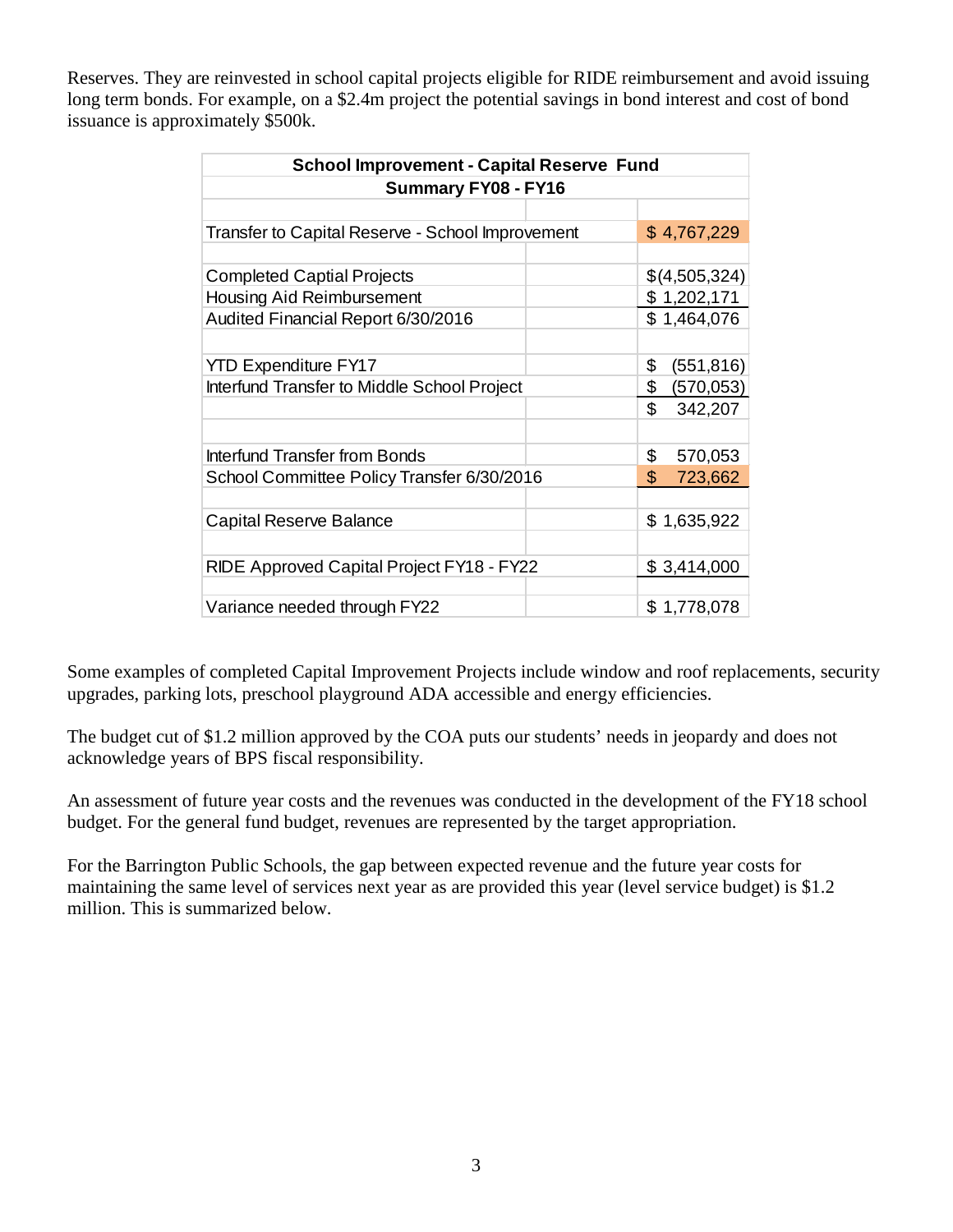| <b>Barrington Public Schools</b>             |       |                           |                 |              |                 |               |           |
|----------------------------------------------|-------|---------------------------|-----------------|--------------|-----------------|---------------|-----------|
|                                              |       | <b>Budget Adjustments</b> |                 |              |                 |               |           |
| 2017-2018                                    |       |                           |                 |              |                 |               |           |
| April 12, 2017                               |       |                           |                 |              |                 |               |           |
|                                              |       |                           |                 |              |                 |               |           |
|                                              |       | FY16-17                   | FY17-18         | FY17-18      | FY17-18         | FY17-18       |           |
| <b>Current Program</b>                       |       | Approved                  | Proposed        | Reduction    | Adjusted        | Proposed      | $%$ Inc   |
|                                              |       | <b>Budget</b>             | <b>Increase</b> | 4/5/2017     | <b>Increase</b> | <b>Budget</b> | /Dcr      |
|                                              |       |                           |                 |              |                 |               |           |
| Salary Increases (51000)                     | 51000 | \$30,349,485              | \$737,152       | (80, 307)    | 656,845         | \$31,006,330  | 2.16%     |
| <b>Employee Benefits (52000)</b>             | 52000 | \$10,542,786              | \$203,764       | (S66,072)    | 137,692         | \$10,680,478  | 1.31%     |
| <b>Professional Educ Services (53000)</b>    | 53000 | \$1,248,697               | \$281,459       | ( \$43, 915) | 237,544         | \$1,486,241   | 19.02%    |
| <b>Maintenance Property Services (54000)</b> | 54000 | \$887,556                 | \$36,014        | (S41,000)    | (4,986)         | \$882,570     | $-0.56%$  |
| Other Purchase Services (55000)              | 55000 | \$3,032,735               | \$386,755       | (\$58,399)   | 328,356         | \$3,361,091   | 10.83%    |
| Supplies & Materials (56000)                 | 56000 | \$1,731,766               | (\$119, 429)    | (\$35,000)   | (154, 429)      | \$1,577,337   | $-8.92%$  |
| Equipment Ed (57000)                         | 57000 | \$121,698                 | ( \$4,165)      | (\$9,281)    | (13, 446)       | \$108,252     | $-11.05%$ |
| Dues & Fees (58000)                          | 58000 | \$51,675                  | \$14,872        |              | 14,872          | \$66,547      | 28.78%    |
| Total                                        |       | \$47,966,398              | \$1,536,422     | (S333, 974)  | \$1,202,448     | \$49,168,846  |           |
|                                              |       |                           | 3.20%           |              | 2.51%           |               |           |

### **Summary of adjustments needed to cover the \$1.2m reduction**

In order to achieve a balanced budget proposal using the allocation approved by COA, we have presented to the School Committee the following proposed reductions.

## **Barrington Public Schools Impact of Level Funding FY17-18 Proposed Operating Budget May 4, 2017**

|                                                      | FTE.         |             |             |
|------------------------------------------------------|--------------|-------------|-------------|
|                                                      | Reduction    | Positions   | Total       |
| <b>Salary &amp; Benefits</b>                         |              |             |             |
| Certified Staff                                      | 13.64        | \$1,116,040 |             |
| Substitute - Building Interns                        |              | \$72,000    |             |
| <b>Support Staff</b>                                 | 2.50         | \$92,404    |             |
| <b>Sub-total Staff Reduction</b>                     | 16.14        |             | \$1,280,443 |
| Unemployment Factor \$380 to \$566/wk                |              |             | (\$226,726) |
| <b>Total Salary and Benefits Reduction</b>           | \$1,053,717  |             |             |
| Programs                                             |              |             |             |
| Athletics - Middle School                            |              | \$30,693    |             |
| Athletics - HS - Freshman Sports                     |              | \$36,408    |             |
| Athletics - High School Sports                       |              | \$103,103   |             |
| <b>Total Athletics Reduction</b>                     |              |             | \$170,203   |
| <b>Total Reductions</b>                              | \$1,223,921  |             |             |
| Increase - Renewal Rates Prop Liability Insurance    | $(\$23,502)$ |             |             |
| Total Reductions net of increase for Prop Liab Insur | \$1,200,419  |             |             |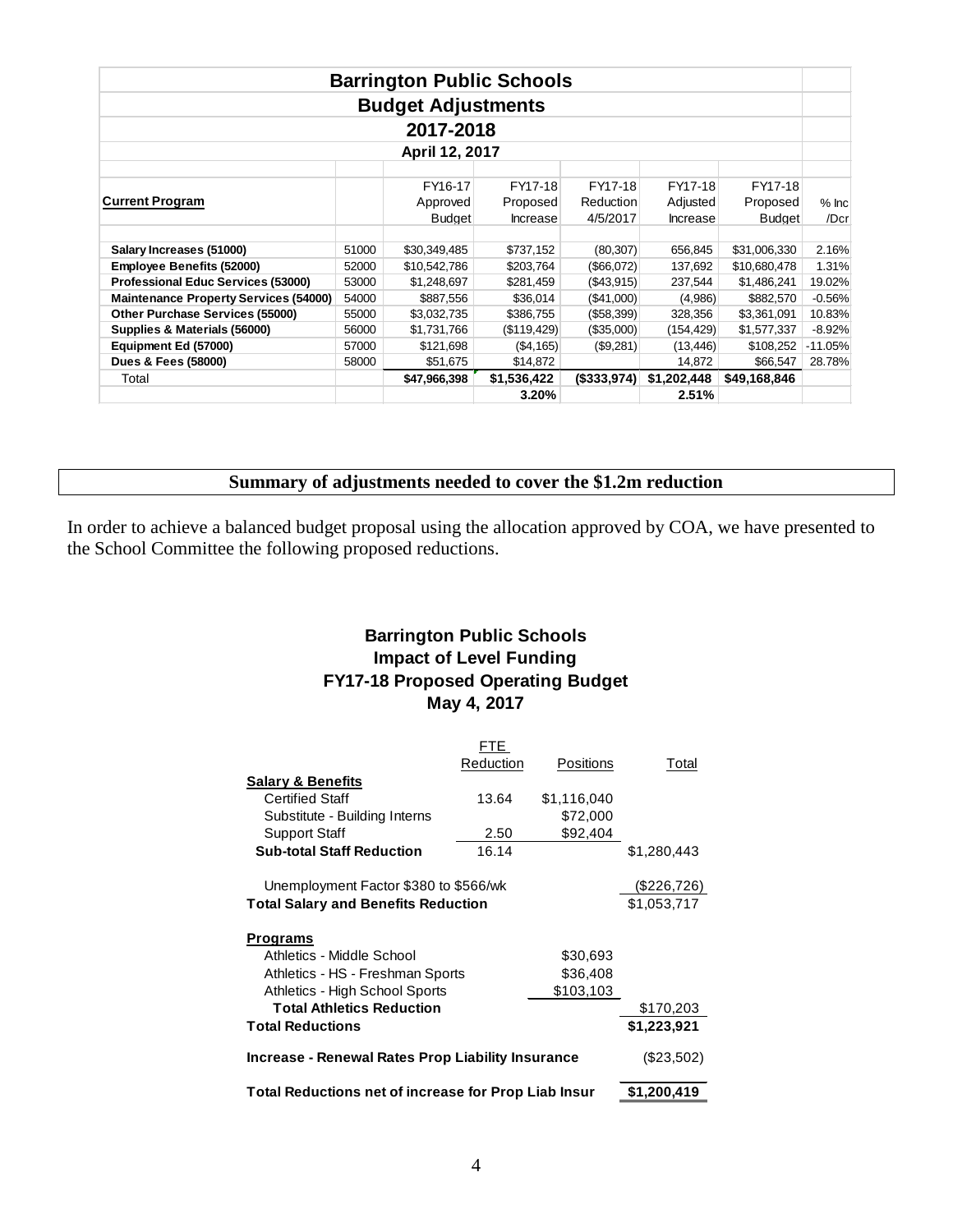#### *Budget Approach*

In these difficult financial times, the Barrington Public Schools has prioritized its resources based on the following principles:

- Preserve resources for direct classroom instruction
- Work smarter and more efficiently
- Ensure the delivery of services mandated by federal and state regulations

#### *Impact on Teaching and Learning*

Because BPS has already instituted models of program efficiencies, evident by annual statewide Uniform Chart of Account data, with a reduction of \$1.2 million, impact on class size, program reductions, and/or eliminations are unavoidable. The following charts outline the cuts, which will be described in detail on the pages following.

| <b>Certified Staff</b>                 |            |          |             |
|----------------------------------------|------------|----------|-------------|
|                                        | <b>FTE</b> |          |             |
| Art                                    | 0.72       | \$32,322 |             |
| Music                                  | 0.72       | \$32,322 |             |
| Librarian                              | 1.00       | \$88,914 |             |
| Sowams Grade 2                         | 1.00       | \$44,892 |             |
| HM Grade 4                             | 1.00       | \$44,892 |             |
| MS Grade 8                             | 1.00       | \$41,237 |             |
| HS World Language - Spanish            | 1.00       | \$42,609 |             |
| HS World Language - Latin              | 0.60       | \$26,935 |             |
| HS World Language - Chinese            | 0.60       | \$37,810 |             |
| <b>HS English</b>                      | 1.00       | \$51,499 |             |
| <b>HS Family Consumer Science</b>      | 1.00       | \$88,914 |             |
| <b>MS Family Consumer Science</b>      | 1.00       | \$85,265 |             |
| Guidance Counselor                     | 1.00       | \$51,499 |             |
| <b>Special Education</b>               | 1.00       | \$79,103 |             |
| <b>Instructional Coach</b>             | 1.00       | \$54,693 |             |
|                                        | 13.64      |          | \$802,906   |
| <b>Associated Benefits</b>             |            | 39%      | \$313,133   |
| <b>Total Certified Staff Reduction</b> |            |          | \$1,116,040 |
| <b>Support Staff</b>                   |            |          |             |
| Clerical                               | 0.50       | \$12,675 |             |
| <b>Teacher Assistant</b>               | 2.00       | \$49,760 |             |
|                                        | 2.50       |          | \$62,435    |
| <b>Associated Benefits</b>             |            | 48%      | \$29,969    |
| <b>Total Support Reductions</b>        |            |          | \$92,404    |
| Substitue - Building Interns           |            | \$72,000 | \$72,000    |
|                                        |            |          |             |
| <b>Total Staff Reduction</b>           | 16.14      |          | \$1,280,443 |

In analyzing the potential savings from programs and staffing, BPS considered part-time instructional positions, student enrollment, relevance of programs, and mandates. As BPS has run a lean school district, the proposed cuts will have a long-lasting and negative impact on our schools and our students. Although we adhered to the identified considerations, the following proposals increase class size, negatively impact programs, and prevent students from accessing courses needed for their future success. The following narrative outlines the cuts and the direct impact on teaching and learning.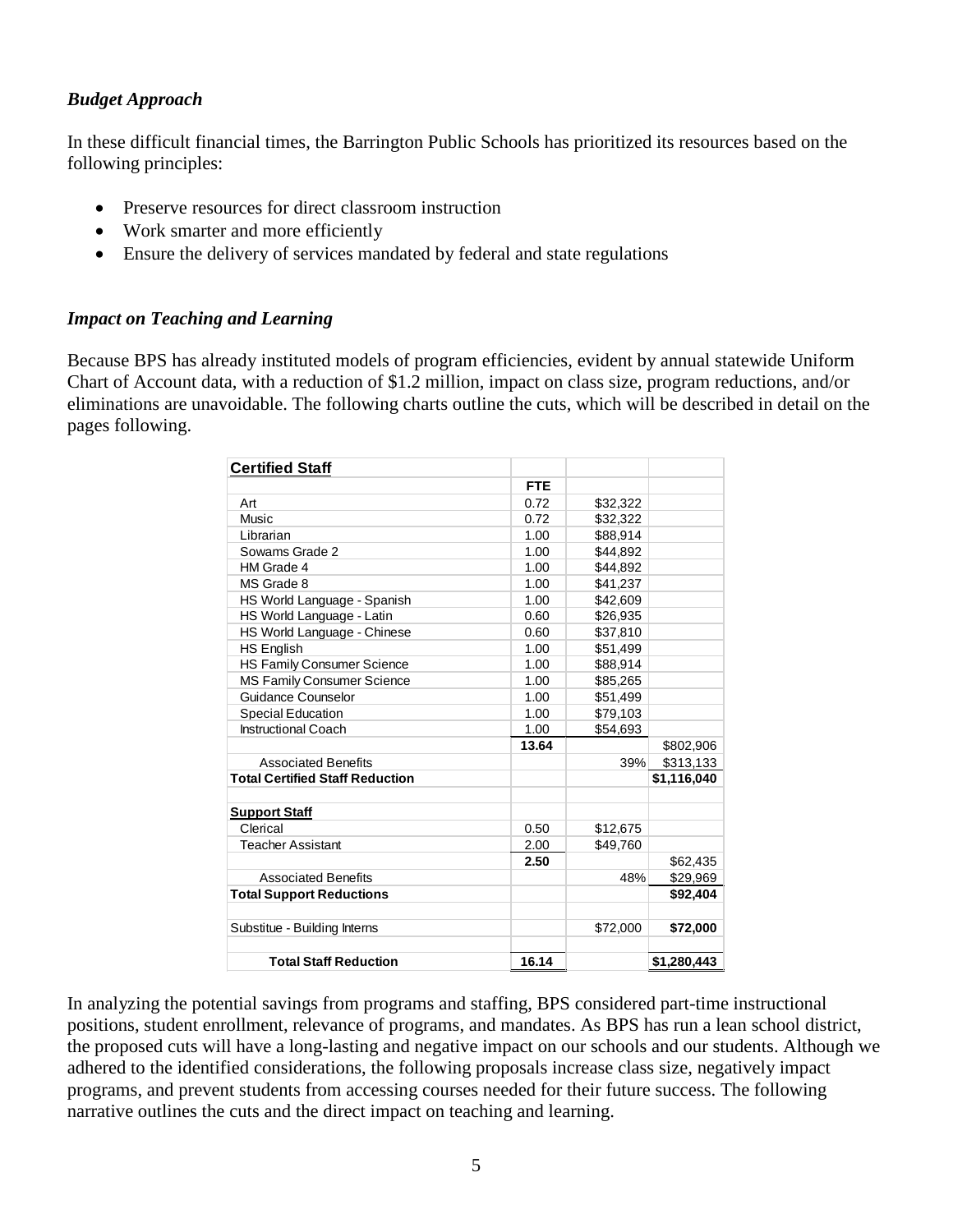- A reduction of a .72 Art teacher will require the elimination of a least senior teacher at Hampden Meadows. The elimination will result in moving a high school art teacher into some of the elementary classrooms. This will impact continuity of programs and result in an increase in class size at the high school in art. Elementary students will continue to have access to an art program, although shifts in curriculum may be needed.
- A reduction of a .72 Music teacher will require the elimination of a least senior teacher at Primrose Hill School. The elimination will result in moving a high school music teacher into some of the elementary classrooms. This will impact continuity of programs and result in an increase in class size at the high school in music. Elementary students will continue to have access to a music program, although shifts in curriculum may be needed. All band and chorus programs will continue.
- A reduction of a 1.0 Librarian will require the elimination of a least senior teacher at Sowams School. This will result in the middle school librarian moving into that position, and the high school and middle school sharing a librarian part-time. This will decrease student access to a qualified librarian during part of their school day at the secondary level. The elementary library programs will continue to service students under our current model.
- A reduction of Grade 2 teacher at Sowams and Grade 4 teacher at Hampden Meadows will occur based on class size. These reductions will result in class size of 25 at Hampden Meadows and 22 at Sowams. As enrollment may increase during the summer, these reductions may result in even larger class sizes than anticipated. Class sizes are already at the maximum preferred number at Nayatt and Primrose Hill.
- A reduction of a grade 8 teacher due to enrollment will result in a three person team and acceptable class sizes. This  $8<sup>th</sup>$  grade position was targeted to move to  $6<sup>th</sup>$  grade, as a result, grade six will also have a three-person team and class size of 25-26 students.
- World Languages are not required courses for graduation at BPS. As such, reductions will be made in these classes, reducing an area BPS had anticipated expanding. The reductions include the elimination of a full-time Spanish teacher, part-time Latin teacher, and part-time Chinese teacher. As a result, Barrington will no longer be able to offer Chinese, class sizes will be beyond capacity, and students will not all be able to take world languages or the language of their choice.
- BPS will move one high school English teacher to the middle school. As the middle school needs an English teacher due to attrition, re-location is possible. Because of the reduction at the high school, English class sizes will increase and some electives will no longer be offered.
- Elimination of Family Consumer Sciences (FCS) will occur at Barrington Middle and High School. The number of students interested in FCS has been decreasing, and enrollment was low at the high school. Students already enrolled in FCS will have the opportunity to take other electives. As BPS had planned on eliminating FCS at the middle school in two years, BPS opted to move the timeline. This will result in increased elective class size at the middle school; however, the classes will be within the numbers required for safety and equipment use.
- Elimination of special education at HMS will result in a reallocation of staff to service students with social emotional and behavioral needs.
- Guidance in grades at Hampden Meadows is not mandated, as a result, BPS will eliminate elementary guidance and shift the position to the middle school. The most recent guidance hire at the middle school will be eliminated. This staff reduction will result in a need to shift shared support to HMS.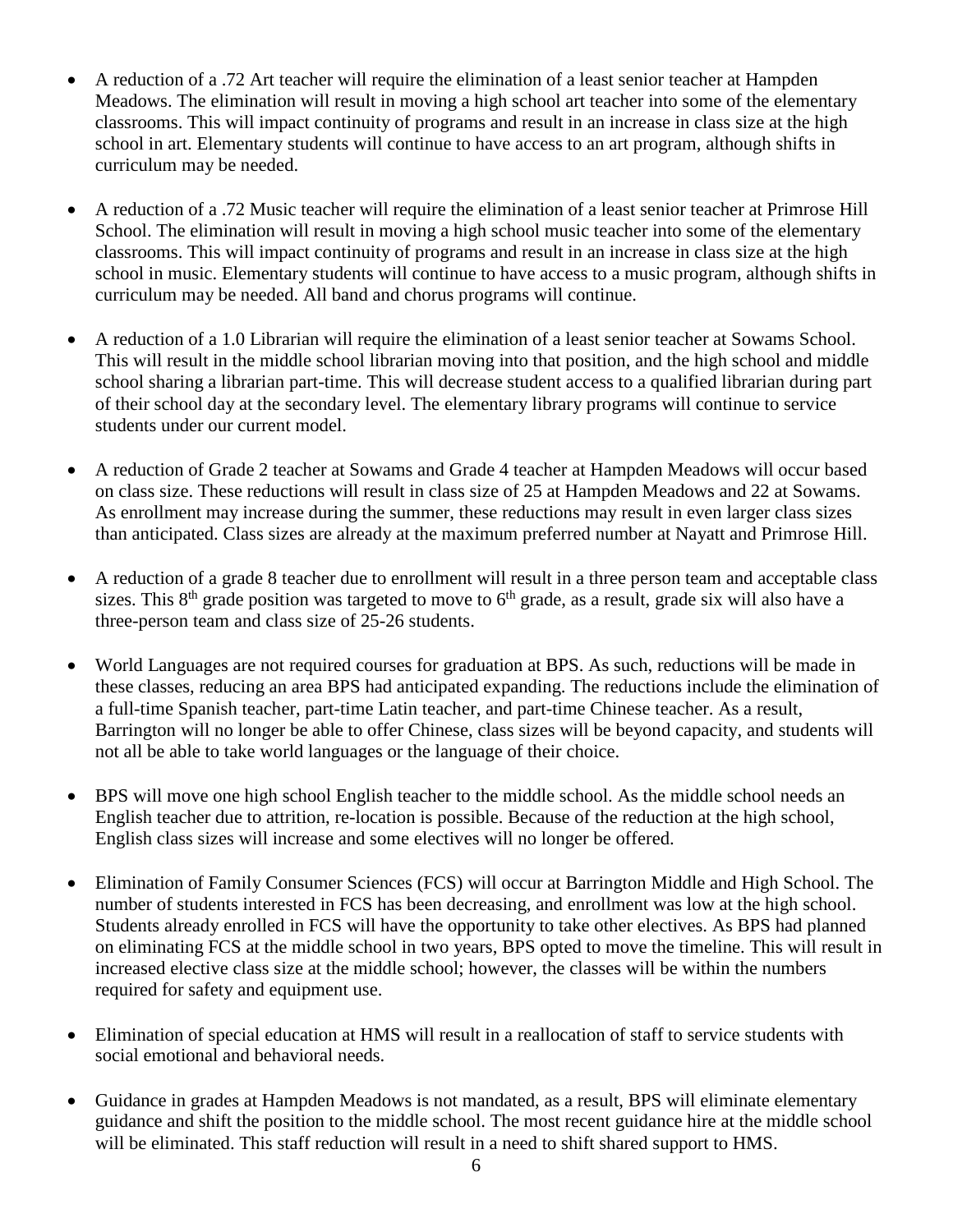- The K-3 instructional coach will be eliminated, and the staff member will be shifted into a classroom position. This loss will result in the loss of job-embedded professional development and a reduction of Literacy and Science support at K-3.
- Reduction of a part-time clerical staff at BMS who was assisting in guidance will result in the need to shift coverage of clerical duties.
- There will be a reduction of two teacher assistants to be determined. This reduction could result in decreased instructional support and coverage outside of the classroom.
- The reductions also include the elimination of four 4 building interns. The Intern support for kindergarten will continue. We will now return to one building intern per building plus the kindergarten interns. The reductions will result in a decrease in intervention and instructional support, as well a lost opportunity to train interns to replace teachers who are on leave or who retire.
- As reductions in custodial staff occurred a couple years ago, and there is no opportunity for further reductions.
- It is import to note that due to additional funds needed to pay for unemployment benefits, athletics also needs to be cut to reach the \$1.2 million reduction.
- All athletic programs, inter-scholastic and intramural, at the middle school will be eliminated. These sports include boys' and girls' basketball, field hockey and intramural wrestling, cross-country and outdoor track and field. It is important to note that only non-sponsored club sports can seek payment for play, so BPS is unable to charge a fee to support these programs. More importantly, the cuts to these programs will result in the loss of student access to programs that support their social and physical wellbeing beyond the class day.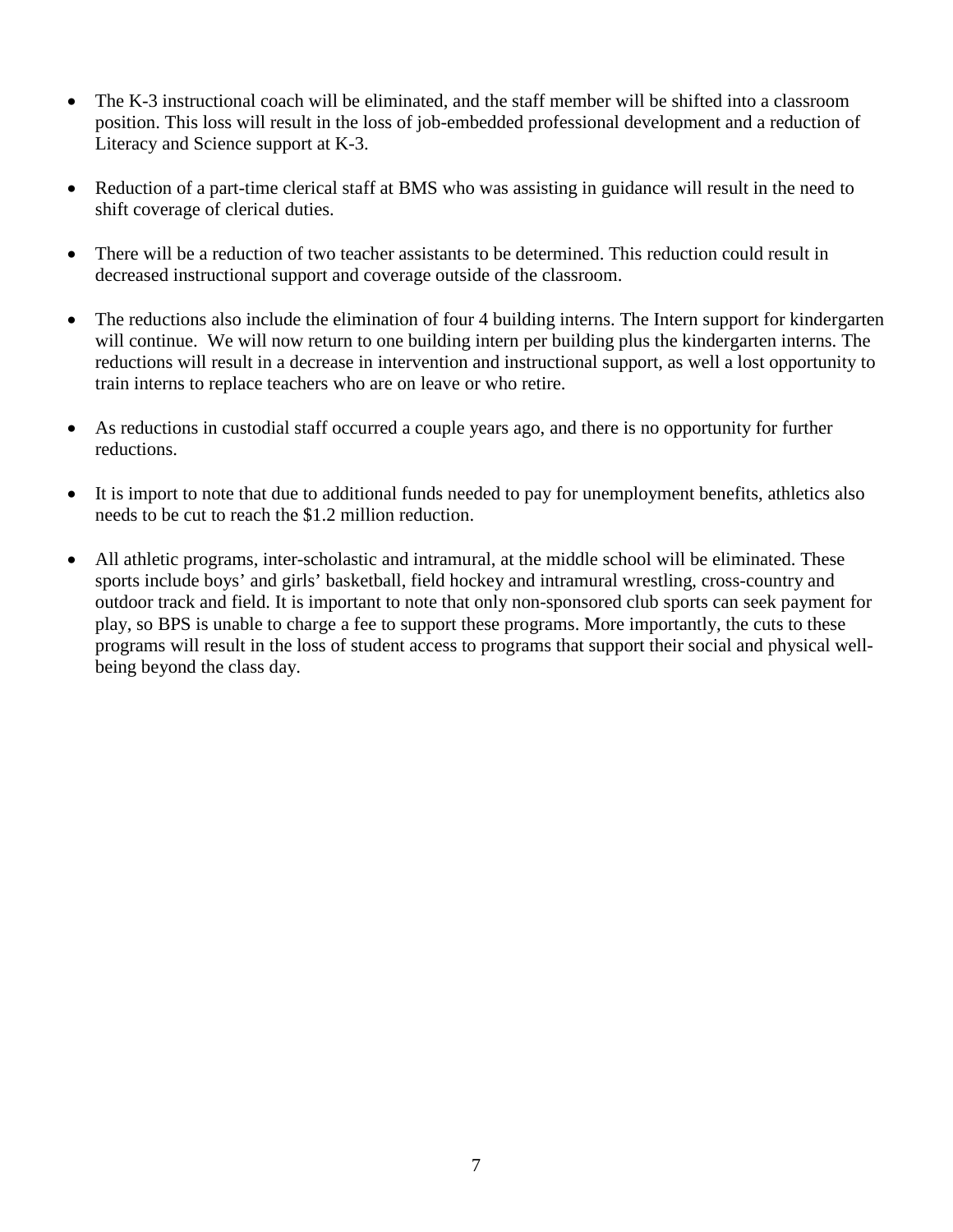| <b>Middle School Athletics</b>                                              |                                   |         |          |
|-----------------------------------------------------------------------------|-----------------------------------|---------|----------|
| Coaches                                                                     |                                   |         |          |
| Basketball - boys                                                           | <b>Coaches Stipend</b>            | \$2,858 |          |
| Basketball - girls                                                          | <b>Coaches Stipend</b>            | \$2,858 |          |
| <b>Field Hockey</b>                                                         | <b>Coaches Stipend</b>            | \$2,583 |          |
|                                                                             |                                   |         |          |
| <b>Intramurals</b>                                                          |                                   |         |          |
| Wrestling                                                                   | <b>Coaches Stipend</b>            | \$1,276 |          |
| <b>Cross Country</b>                                                        | <b>Coaches Stipend</b>            | \$1,276 |          |
| Outdoor Track/Field                                                         | <b>Coaches Stipend</b>            | \$1,276 |          |
|                                                                             |                                   |         | \$12,127 |
| Social Security / Medicare Tax                                              |                                   | 7.65%   | \$928    |
|                                                                             |                                   |         |          |
| <b>Transportation</b>                                                       |                                   |         |          |
| Basketball - boys                                                           | \$300 x 10 competitions           | \$3,000 |          |
| Basketball - girls                                                          | \$300 x 10 competitions           | \$3,000 |          |
| <b>Field Hockey</b>                                                         | \$300 x 6 competitions            | \$1,800 |          |
| Wrestling                                                                   | \$300 x 7 competitions            | \$2,100 |          |
| <b>Cross Country</b>                                                        | \$300 x 4 competitions            | \$1,200 |          |
| <b>Outdoor Track/Field</b>                                                  | \$300 x 4 competitions            | \$1,200 |          |
|                                                                             |                                   |         | \$12,300 |
| <b>Supplies and Fees</b>                                                    |                                   |         |          |
| Athletic Supplies - Basketball - F                                          | 1 Scorebook                       | \$6     |          |
| Athletic Supplies - Basketball - F                                          | 16 Nike Elite Basketball Short    | \$880   |          |
| Athletic Supplies - Field Hockey - F                                        | 1 Scorebook                       | \$3     |          |
| Athletic Supplies - Wrestling - Coed                                        | 1 Scorebook                       | \$5     |          |
| Officials/Referees - Basketball                                             | 18 Referees - Middle School       | \$1,062 |          |
| Officials/Referees - Basketball - F                                         | 18 Referees - Middle School       | \$1,062 |          |
| Officials/Referees - Field Hockey - F                                       | 6 Referees - Middle School        | \$900   |          |
| Officials/Referees - Wrestling                                              | 6 Referees - Middle School        | \$520   |          |
| Other Dues & Fees - Ex Curr - Athletics                                     | <b>RIPCOA and Tournament Fees</b> | \$200   |          |
| Other Dues & Fees - Ex Curr - Basketball                                    | <b>RIPCOA and Tournament Fees</b> | \$150   |          |
| Other Dues & Fees - Ex Curr - Basketball - F                                | <b>RIPCOA and Tournament Fees</b> | \$150   |          |
| Other Dues & Fees - Ex Curr - Field Hockey                                  | <b>Tournament Fees</b>            | \$50    |          |
| Other Dues & Fees - Ex Curr - Outdoor Track - Co RIPCOA and Tournament Fees |                                   | \$200   |          |
| Other Dues & Fees - Ex Curr - Wrestling                                     | <b>RIPCOA and Tournament Fees</b> | \$150   |          |
|                                                                             |                                   |         | \$5,338  |
| <b>Total Middle School Athletic Reduction</b>                               |                                   |         | \$30,693 |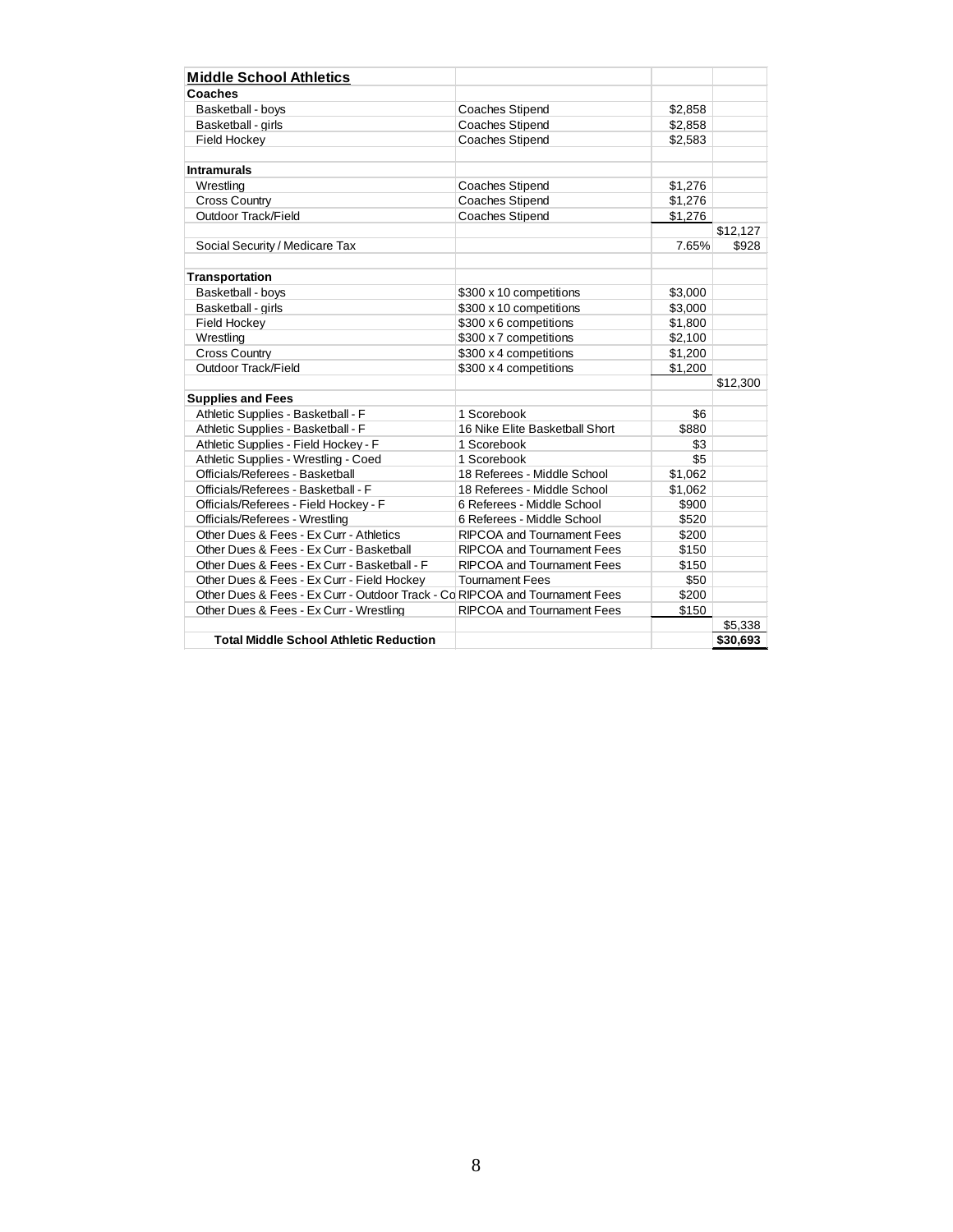• All Freshman Athletics also will be eliminated, including boys' and girls' basketball, baseball, softball and football. High School Varsity program cuts were decided based on enrollment in program and cost per student in the program. Some High School Varsity Athletics will be eliminated, including boys' and girls' ice hockey, gymnastics, and wrestling. Proposals to cut wrestling and gymnastics were largely based on low enrollment. Proposals to cut ice hockey was based on high per-pupil costs.

| <b>High School Athletics - Freshman Sports</b>       |                                  |         |          |
|------------------------------------------------------|----------------------------------|---------|----------|
|                                                      |                                  |         |          |
| Coaches                                              |                                  |         |          |
| Basketball - girls                                   | <b>Coaches Stipend</b>           | \$3,573 |          |
| Basketball - bovs                                    | <b>Coaches Stipend</b>           | \$3,573 |          |
| Baseball                                             | <b>Coaches Stipend</b>           | \$3,232 |          |
| Football                                             | <b>Coaches Stipend</b>           | \$3,969 |          |
| Softball                                             | <b>Coaches Stipend</b>           | \$3,232 |          |
|                                                      |                                  |         | \$17,579 |
| Social Security / Medicare Tax                       |                                  | 7.65%   | \$1,345  |
| <b>Transportation</b>                                |                                  |         |          |
| Basketball - girls                                   | \$300 x 10 competitions          | \$3,000 |          |
| Basketball - boys                                    | \$300 x 10 competitions          | \$3,000 |          |
| Baseball                                             | \$300 x 9 competitions           | \$2,700 |          |
| Football                                             | \$300 x 5 competitions           | \$1,500 |          |
| Softball                                             | \$300 x 9 competitions           | \$2,700 |          |
|                                                      |                                  |         | \$12,900 |
| <b>Supplies and Fees</b>                             |                                  |         |          |
| Officials/Referees - Baseball                        | 22 Umpires Fee - Freshman        | \$1,298 |          |
| Officials/Referees - Basketball                      | 16 Freshman Referee Fee          | \$976   |          |
| Officials/Referees - Football                        | 15 Referees - Freshman           | \$930   |          |
| Other Dues & Fees - Ex Curr - Baseball               | 1 RIIL League Fee - Freshman     | \$45    |          |
| Other Dues & Fees - Ex Curr - Basketball             | 1 RIIL Freshman League Fee       | \$45    |          |
| Other Dues & Fees - Ex Curr - Basketball - F         | 1 RIIL Freshman League Fee       | \$45    |          |
| Other Dues & Fees - Ex Curr - Football               | 1 RIIL League Fee Freshman       | \$45    |          |
| Other Dues & Fees - Ex Curr - Wrestling              | 2 JV/Fresh Tournament Entry Fees | \$1,200 |          |
|                                                      |                                  |         | \$4,584  |
| <b>Total High School Freshman Athletic Reduction</b> |                                  |         | \$36,408 |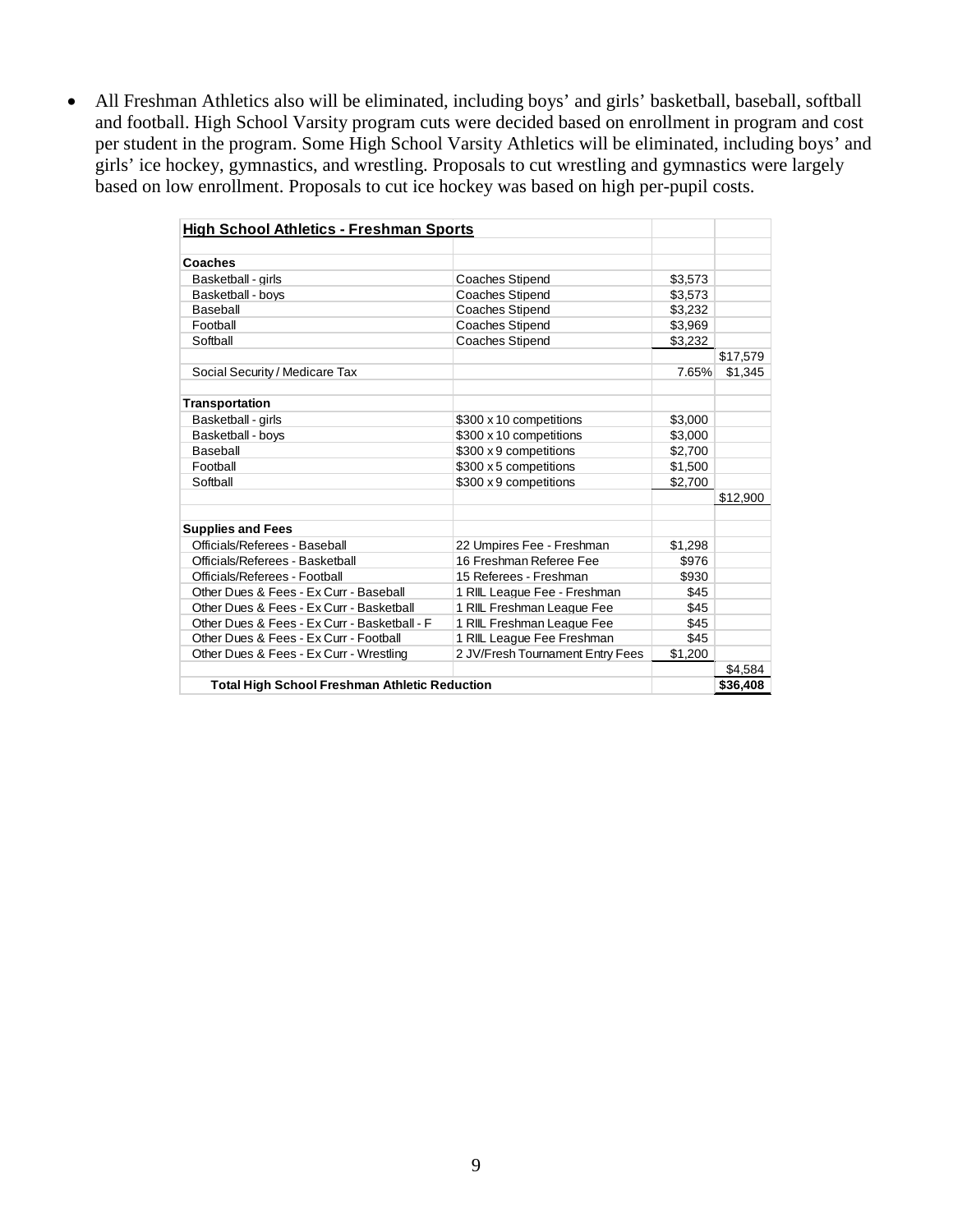| <b>High School Athletics</b>                     |                                  |          |           |
|--------------------------------------------------|----------------------------------|----------|-----------|
| <b>Coaches</b>                                   |                                  |          |           |
| Ice Hockey - boys                                | <b>Coaches Stipend</b>           | \$5,191  |           |
|                                                  | <b>Asst Coaches Stipend</b>      | \$3,282  |           |
| Ice Hockey - girls                               | <b>Coaches Stipend</b>           | \$5,191  |           |
|                                                  | <b>Asst Coaches Stipend</b>      | \$3,282  |           |
| Gymnastics                                       | <b>Coaches Stipend</b>           | \$4,949  |           |
| Wrestling                                        | <b>Coaches Stipend</b>           | \$5,439  |           |
|                                                  | <b>Asst Coaches Stipend</b>      | \$3,329  |           |
|                                                  |                                  |          | \$30,663  |
| Social Security / Medicare Tax                   |                                  | 7.65%    | \$2,346   |
|                                                  |                                  |          |           |
| <b>Transportation</b>                            |                                  |          |           |
| Ice Hockey - boys                                | \$300 x 22 competitions          | \$6,600  |           |
| Ice Hockey - girls                               | \$300 x 22 competitions          | \$6,600  |           |
| Gymnastics                                       | \$300 x 7 competitions           | \$2,100  |           |
| Wrestling                                        | \$300 x 10 competitions          | \$3,000  |           |
|                                                  |                                  |          | \$18,300  |
| <b>Supplies and Fees</b>                         |                                  |          |           |
| Athletic Supplies - Hockey                       | 30 Game Socks - white            | \$389    |           |
| Athletic Supplies - Hockey                       | 30 Game socks - Navy             | \$389    |           |
| Athletic Supplies - Hockey - F                   | 30 Game Socks - white            | \$389    |           |
| Athletic Supplies - Hockey - F                   | 30 Game Socks - navy             | \$389    |           |
| Ice Rink Rental - Hockey                         | 50 Practice Ice Time             | \$12,500 |           |
| Ice Rink Rental - Hockey                         | 15 Game Ice Time                 | \$3,750  |           |
| Ice Rink Rental - Hockey - F                     | 50 Practice Ice Time             | \$12,500 |           |
| Ice Rink Rental - Hockey - F                     | 15 Game Ice Time                 | \$3,750  |           |
| Maint & Repair - Furniture/Fixtures - Hockey     | 5 Ice Hockey (Coed) Helmet Reco  | \$88     |           |
| Maint & Repair - Furniture/Fixtures - Hockey - F | 15 Ice Hockey Helmet Recondition | \$263    |           |
| Officials/Referees - Hockey - F                  | 24 Officials Fee                 | \$2,280  |           |
| Officials/Referees - Hockey                      | 24 Officials Fee                 | \$2,280  |           |
| Other Dues & Fees - Ex Curr - Hockey             | 1 RIIL League Fee                | \$95     |           |
| Other Dues & Fees - Ex Curr - Hockey             | 1 RIIL League Assignor Fee       | \$45     |           |
| Other Dues & Fees - Ex Curr - Hockey             | 10 Police Detail                 | \$2,300  |           |
| Other Dues & Fees - Ex Curr - Hockey - F         | 1 RIIL League Fee                | \$95     |           |
| Other Dues & Fees - Ex Curr - Hockey - F         | 1 RIIL League Assignor Fee       | \$45     |           |
| Officials/Referees - Gym - F                     | 12 Judges                        | \$1,092  |           |
| Other Dues & Fees - Ex Curr - Gymnastics         | 1 RIIL League Fee                | \$225    |           |
| Other Dues & Fees - Ex Curr - Gymnastics         | 1 RIIL League Assignor Fee       | \$45     |           |
| Renting Land & Building - Gymnastics - Female    | 1 Facility Use Fee               | \$3,500  |           |
| Athletic Supplies - Wrestling                    | 30 CK Custom Singlets            | \$2,700  |           |
| Athletic Supplies - Wrestling                    | 2 Scorebooks                     | \$10     |           |
| Officials/Referees - Wrestling                   | 9 Referee - Varsity              | \$828    |           |
| Officials/Referees - Wrestling                   | 9 Referee - JV                   | \$325    |           |
| Other Dues & Fees - Ex Curr - Wrestling          | 2 JV/Fresh Tournament Entry Fee  | \$1,200  |           |
| Other Dues & Fees - Ex Curr - Wrestling          | 1 RIIL League Fee                | \$280    |           |
| Other Dues & Fees - Ex Curr - Wrestling          | 1 RIIL League Assignor Fee       | \$45     |           |
|                                                  |                                  |          | \$51,794  |
| <b>Total High School Athletic Reduction</b>      |                                  |          | \$103,103 |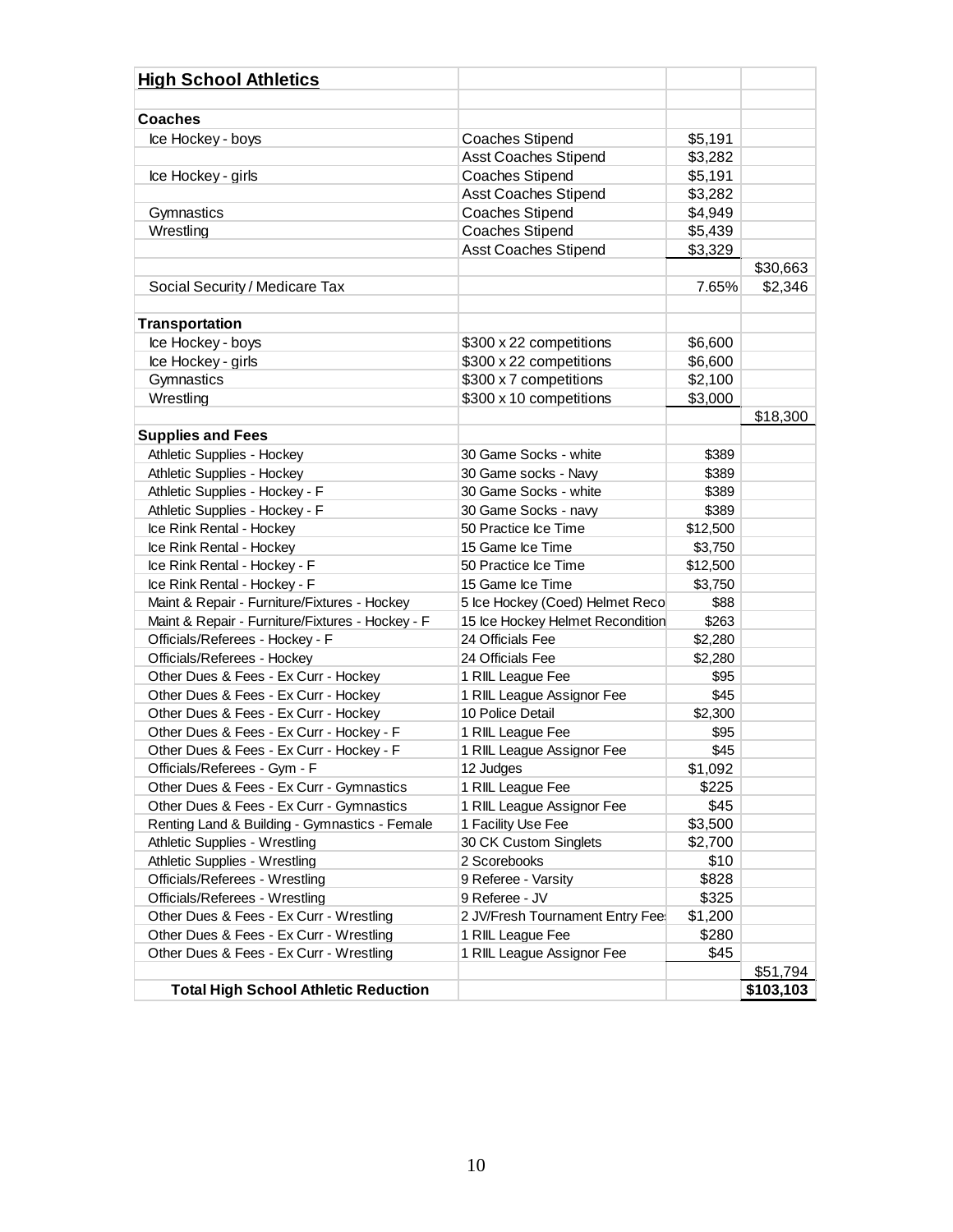#### **Next Steps**

The administration will continue to work with the School Committee and other town officials to arrive at a final budget proposal that meets the needs of students and families. We will continue to advocate for the resources needed to operate a school district in a way that maintains our longstanding history of providing academic excellence and a well-rounded educational experience for all students.

Many concerned parents, students, and community partners have asked how they can help address the budget crisis. We appreciate your ongoing support of our schools and our students. We welcome your support with the COA. Budget hearings and Financial Town Meetings are scheduled on the following dates:

- **COA Budget Hearing:** Wednesday, May 10, 7:00 pm, Barrington High School Auditorium
- **Financial Town Meeting:** Wednesday, May 24, 7:00 pm, Barrington High School Gymnasium

The budget recommendations from March 30, 2017 represent the Barrington Public Schools' financial plan to meet our educational goals. We know that for FY2018 and the long term, we must continue to align our resources and identify tradeoffs that will enable us to fund the educational priorities that go to the heart of our mission: empowering all students to excel.

Attachments: Appendix A: Grant Chart

| Partner/Source                 | Purpose                   | <b>Funding or Resources</b> | Year(s)   |
|--------------------------------|---------------------------|-----------------------------|-----------|
|                                |                           |                             |           |
| PlayWorks.Org and Blue         | To improve recess         | Full training for           | 2016-2017 |
| <b>Cross Blue Shield</b>       | activities and behaviors. | Primrose School             |           |
|                                |                           | \$7.5K                      |           |
|                                |                           |                             |           |
| <b>BPS K-12 Parent Teacher</b> | To enhance programs in    | \$180K                      | Ongoing   |
| Organizations                  | the six schools           |                             |           |
| <b>Business Innovation</b>     | To improve deeper         | Full training for           | 2016-2017 |
| <b>Factory and Hewlett</b>     | learning and design       | Barrington High School.     |           |
| Foundation                     | thinking schools.         | <b>\$9K</b>                 |           |
| <b>RIDE Math and Sciences</b>  | To improve math and       | Full training and           | 2015-2016 |
| <b>Practices Grant</b>         | science practices K-12    | provision of substitutes.   |           |
|                                |                           | \$18K                       |           |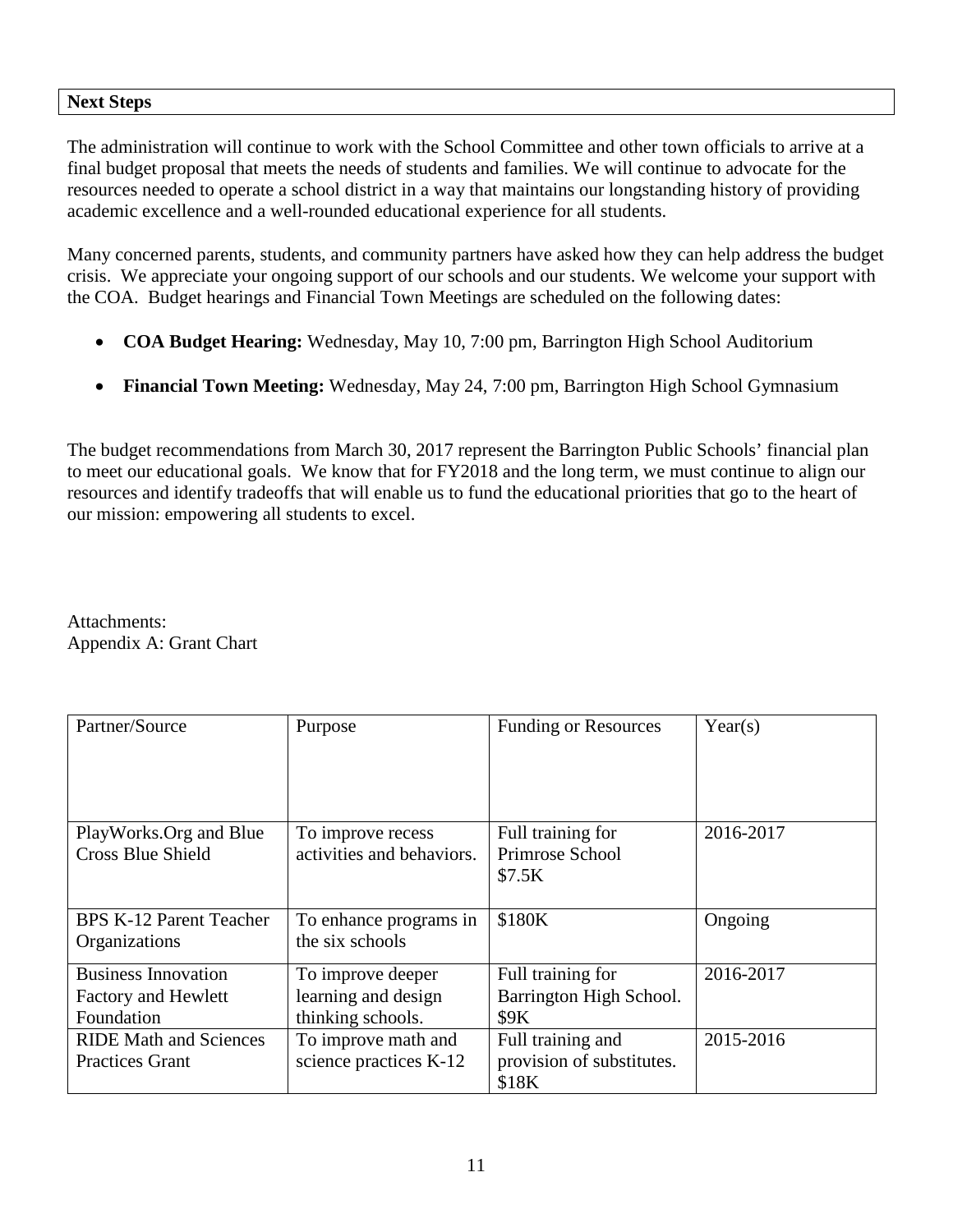Appendix A: Grants and Partnerships

| Dana Center NGSS Grant<br>Full summer training<br>2015-2016<br>To improve<br>understanding of<br>with stipends for<br>2016-2017<br>instruction using the<br>teachers<br><b>Next Generation</b><br>\$22.5K<br>Science Standards.<br>Partnership for 21 <sup>st</sup><br>2016-2017<br>To improve deeper<br>Program Evaluation and<br>learning and 21 <sup>st</sup><br><b>Century Education</b><br>National Networking,<br>century skills.<br>including travel to DC<br>\$2.5K including in-kind<br>services<br>To administer the<br>Organization for<br>2013-2014<br>Assessment<br><b>Economic Cooperation</b><br>2014-2015<br><b>OECD</b> Assessment<br>\$15K annually<br>and Development<br>$2015 - 2017 - training$<br>based on PISA and to<br>receive training and<br>Training in Global Best<br>Practices<br>networking in global<br>\$9K total<br>best practices.<br>Learnzillion and DC<br>2016-2017<br>To develop rich<br>Full-Funding for | Partner/Source        | Purpose                 | <b>Funding or Resources</b> | Year(s) |
|--------------------------------------------------------------------------------------------------------------------------------------------------------------------------------------------------------------------------------------------------------------------------------------------------------------------------------------------------------------------------------------------------------------------------------------------------------------------------------------------------------------------------------------------------------------------------------------------------------------------------------------------------------------------------------------------------------------------------------------------------------------------------------------------------------------------------------------------------------------------------------------------------------------------------------------------------|-----------------------|-------------------------|-----------------------------|---------|
|                                                                                                                                                                                                                                                                                                                                                                                                                                                                                                                                                                                                                                                                                                                                                                                                                                                                                                                                                  |                       |                         |                             |         |
|                                                                                                                                                                                                                                                                                                                                                                                                                                                                                                                                                                                                                                                                                                                                                                                                                                                                                                                                                  |                       |                         |                             |         |
|                                                                                                                                                                                                                                                                                                                                                                                                                                                                                                                                                                                                                                                                                                                                                                                                                                                                                                                                                  |                       |                         |                             |         |
|                                                                                                                                                                                                                                                                                                                                                                                                                                                                                                                                                                                                                                                                                                                                                                                                                                                                                                                                                  |                       |                         |                             |         |
|                                                                                                                                                                                                                                                                                                                                                                                                                                                                                                                                                                                                                                                                                                                                                                                                                                                                                                                                                  |                       |                         |                             |         |
|                                                                                                                                                                                                                                                                                                                                                                                                                                                                                                                                                                                                                                                                                                                                                                                                                                                                                                                                                  |                       |                         |                             |         |
|                                                                                                                                                                                                                                                                                                                                                                                                                                                                                                                                                                                                                                                                                                                                                                                                                                                                                                                                                  |                       |                         |                             |         |
|                                                                                                                                                                                                                                                                                                                                                                                                                                                                                                                                                                                                                                                                                                                                                                                                                                                                                                                                                  |                       |                         |                             |         |
|                                                                                                                                                                                                                                                                                                                                                                                                                                                                                                                                                                                                                                                                                                                                                                                                                                                                                                                                                  |                       |                         |                             |         |
|                                                                                                                                                                                                                                                                                                                                                                                                                                                                                                                                                                                                                                                                                                                                                                                                                                                                                                                                                  |                       |                         |                             |         |
|                                                                                                                                                                                                                                                                                                                                                                                                                                                                                                                                                                                                                                                                                                                                                                                                                                                                                                                                                  |                       |                         |                             |         |
|                                                                                                                                                                                                                                                                                                                                                                                                                                                                                                                                                                                                                                                                                                                                                                                                                                                                                                                                                  |                       |                         |                             |         |
|                                                                                                                                                                                                                                                                                                                                                                                                                                                                                                                                                                                                                                                                                                                                                                                                                                                                                                                                                  |                       |                         |                             |         |
|                                                                                                                                                                                                                                                                                                                                                                                                                                                                                                                                                                                                                                                                                                                                                                                                                                                                                                                                                  |                       |                         |                             |         |
|                                                                                                                                                                                                                                                                                                                                                                                                                                                                                                                                                                                                                                                                                                                                                                                                                                                                                                                                                  |                       |                         |                             |         |
|                                                                                                                                                                                                                                                                                                                                                                                                                                                                                                                                                                                                                                                                                                                                                                                                                                                                                                                                                  |                       |                         |                             |         |
|                                                                                                                                                                                                                                                                                                                                                                                                                                                                                                                                                                                                                                                                                                                                                                                                                                                                                                                                                  | <b>Public Schools</b> | interdisciplinary tasks | training, travel and        |         |
| for grades K-5.<br>national networking<br><b>Cornerstone Grants</b>                                                                                                                                                                                                                                                                                                                                                                                                                                                                                                                                                                                                                                                                                                                                                                                                                                                                              |                       |                         |                             |         |
| \$3K total                                                                                                                                                                                                                                                                                                                                                                                                                                                                                                                                                                                                                                                                                                                                                                                                                                                                                                                                       |                       |                         |                             |         |
| 2017-2018<br>Full funding for training<br><b>RIDE NGSS Equip Grant</b><br>To develop the capacity                                                                                                                                                                                                                                                                                                                                                                                                                                                                                                                                                                                                                                                                                                                                                                                                                                                |                       |                         |                             |         |
| to evaluate high-quality<br>and substitutes                                                                                                                                                                                                                                                                                                                                                                                                                                                                                                                                                                                                                                                                                                                                                                                                                                                                                                      |                       |                         |                             |         |
| \$1.4K total<br>science resources.                                                                                                                                                                                                                                                                                                                                                                                                                                                                                                                                                                                                                                                                                                                                                                                                                                                                                                               |                       |                         |                             |         |
| <b>Barrington Education</b><br>2017-2018 TBD<br>To provide innovative<br>Funding includes, but is<br>Foundation<br>2015-2016 \$28.5                                                                                                                                                                                                                                                                                                                                                                                                                                                                                                                                                                                                                                                                                                                                                                                                              |                       |                         |                             |         |
| learning opportunities<br>not limited to equipment,<br>throughout the district.<br>texts, STEAM activities,<br>2014-2015 \$31.7                                                                                                                                                                                                                                                                                                                                                                                                                                                                                                                                                                                                                                                                                                                                                                                                                  |                       |                         |                             |         |
| fieldtrips, events,                                                                                                                                                                                                                                                                                                                                                                                                                                                                                                                                                                                                                                                                                                                                                                                                                                                                                                                              |                       |                         |                             |         |
| technology, etc. Click                                                                                                                                                                                                                                                                                                                                                                                                                                                                                                                                                                                                                                                                                                                                                                                                                                                                                                                           |                       |                         |                             |         |
| for Grant's Funded.                                                                                                                                                                                                                                                                                                                                                                                                                                                                                                                                                                                                                                                                                                                                                                                                                                                                                                                              |                       |                         |                             |         |
| Seat on the council and<br>New England Secondary<br>To improve student<br>2016-present                                                                                                                                                                                                                                                                                                                                                                                                                                                                                                                                                                                                                                                                                                                                                                                                                                                           |                       |                         |                             |         |
| School Consortium-<br>centered learning.<br>ongoing professional                                                                                                                                                                                                                                                                                                                                                                                                                                                                                                                                                                                                                                                                                                                                                                                                                                                                                 |                       |                         |                             |         |
| League of Innovative<br>development                                                                                                                                                                                                                                                                                                                                                                                                                                                                                                                                                                                                                                                                                                                                                                                                                                                                                                              |                       |                         |                             |         |
| \$2K including in-kind<br>Schools<br>training                                                                                                                                                                                                                                                                                                                                                                                                                                                                                                                                                                                                                                                                                                                                                                                                                                                                                                    |                       |                         |                             |         |